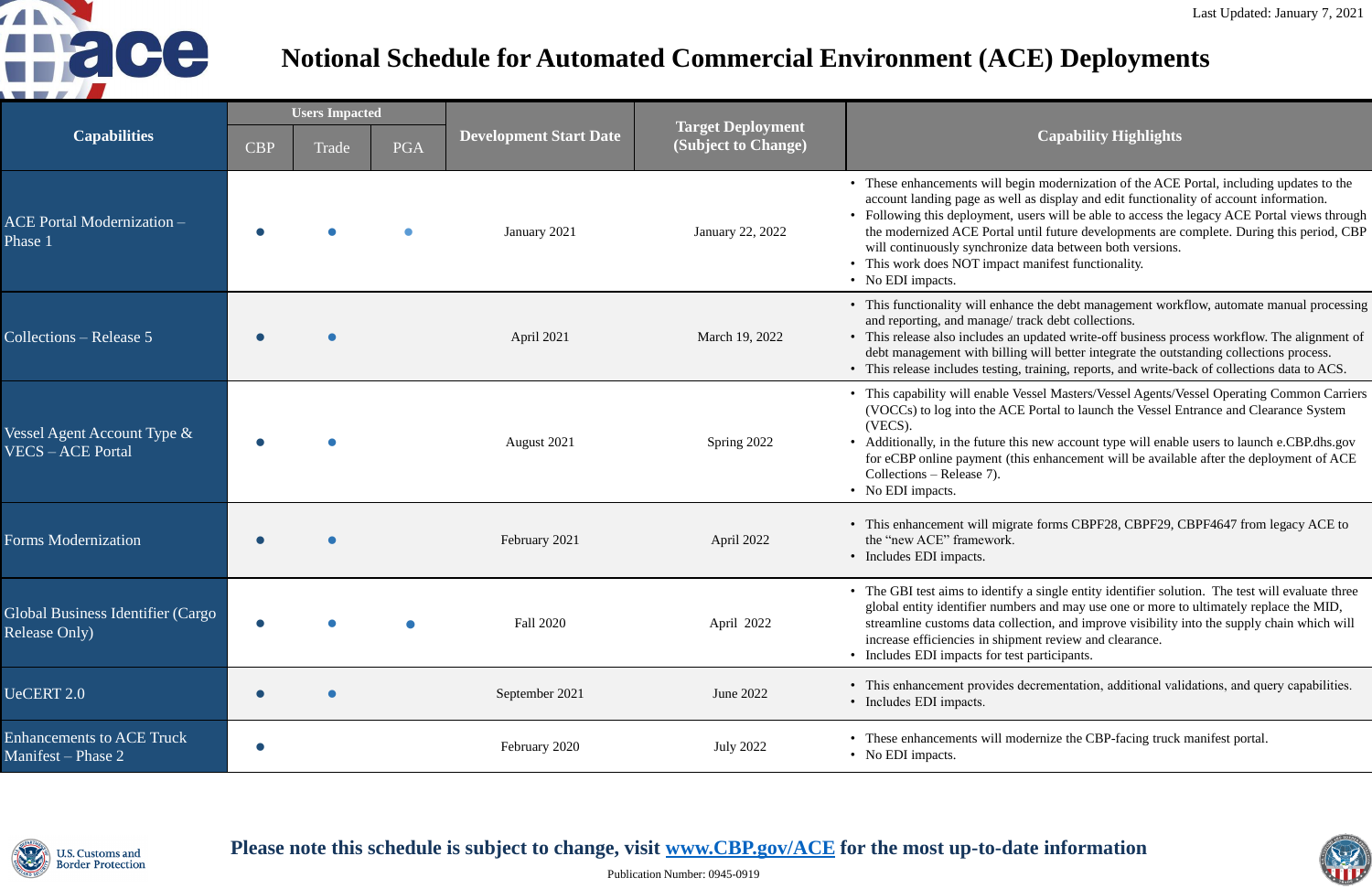### **(Subject to Change) Capability Highlights**

will provide easy-to-use, streamlined functionality for processing in secondary for CBP Officers; will finalize the modernization of truck bmplete all backend services used for EDI processing.

ill implement functionality within ACE to release ocean cargo at level.

ill enhance the refunds management workflow and provide the ate, approve, and certify refunds.

lude all refunds (ex. OF manual refunds, drawback refunds, Ind liquidation refunds).

 $\sigma$  include testing, training, reports, and write-back of refund data to

ill transition all brokers to a single, national permit, eliminating mits and waivers.

ill meet the requirements of the notice of proposed rulemaking une 5, 2020. Awaiting publication of Final Rule.

new indicator that filers will use to indicate if they are submitting a r a direct identification claim for Drawback provisions 56 and 70.

Modernization effort, this enhancement will automate the fees.

ents include the broker exam registration/fee and triennial status

• \**Three additional capabilities will be developed in FY22 and FY23. Broker License Application with interface to ACE, Broker Permit Application with interface to ACE,*  Permit User Fee with interface to ACE. Deployment will commence *Collections (Release 7) is complete.* 



| <b>Capabilities</b>                                                              | <b>Users Impacted</b> |       |            |                               | <b>Target Deployment</b> |                                                                                                                                                                                                                       |
|----------------------------------------------------------------------------------|-----------------------|-------|------------|-------------------------------|--------------------------|-----------------------------------------------------------------------------------------------------------------------------------------------------------------------------------------------------------------------|
|                                                                                  | <b>CBP</b>            | Trade | <b>PGA</b> | <b>Development Start Date</b> | (Subject to Change)      |                                                                                                                                                                                                                       |
| <b>Enhancements to ACE Truck</b><br>Manifest - Phase 3                           |                       |       |            | March 2021                    | <b>July 2022</b>         | • These enhancements v<br>in secondary environn<br>manifest; and will con<br>• Includes EDI impacts.                                                                                                                  |
| Ocean House Bill of Lading                                                       |                       |       |            | January 2021                  | August 2022              | • This enhancement wil<br>the lowest shipment le<br>• Includes EDI impacts.                                                                                                                                           |
| Collections – Release 6                                                          |                       |       |            | October 2021                  | August 2022              | • This functionality will<br>ability to search, creat<br>• This release will inclu<br>SEACATS refunds and<br>• This release will also<br><b>ACS</b><br>• No EDI impacts                                               |
| <b>National Broker Permit</b>                                                    |                       |       |            | <b>TBD</b>                    | Summer 2022              | • This enhancement wil<br>multiple district permi<br>• This enhancement wil<br>(NPRM) published Ju<br>• No EDI impacts.                                                                                               |
| United States - Mexico -<br>Canada Agreement (USMCA)<br>- Retail Sales Indicator |                       |       |            | March 2021                    | <b>TBD</b>               | • This work creates a ne<br>substitution claim, or<br>• Includes EDI impacts.                                                                                                                                         |
| <b>Broker Fee Automation</b>                                                     |                       |       |            | August 2019                   | December 15, 2020*       | • Part of the Revenue M<br>collection of broker fe<br>• Deployed enhancemen<br>report/fee<br>• No EDI impacts.<br>• *Three additional cap<br>Application with inter<br>and Broker Annual Pe<br>once integration of Co |



Please note this schedule is subject to change, visit **[www.CBP.gov/ACE](http://www.cbp.gov/ACE)** for the most up-to-date information



# **Notional Schedule for Automated Commercial Environment (ACE) Deployments**